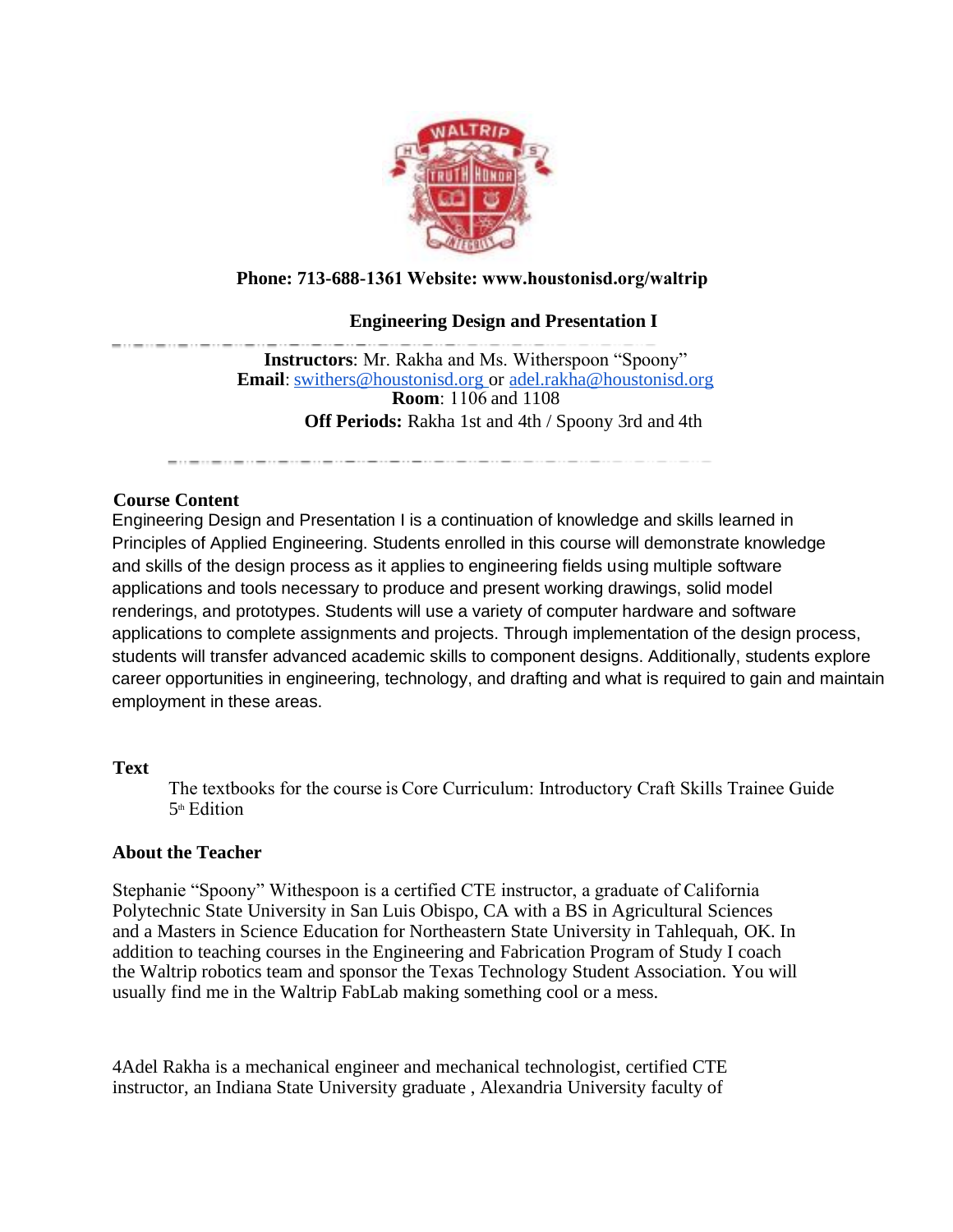engineering graduate.

#### **Ongoing Objectives**

- Become a Certified SolidWorks Associate (CSWA) and Certified SolidWorks Associate (CSWP)
- Become certified in Autodesk
- Earn Core NCCER Certification
- Developed Hard and Soft Skills for Employment

### **Portfolio**

Students are required to maintain an organized digital portfolio for the course.  It will be submitted as a grade during each project cycle.  Portfolios are digital and are created on Google Site here is a [sample portfolio](https://sites.google.com/online.houstonisd.org/gissel-sanchez/home?authuser=0&pli=1)

### **Grading Scale**



### **Attendance and Participation**

Attendance and participation are required; it is difficult to learn the content if you are not present in class. Class participation and attendance can be a deciding factor if your class average straddles two grades. Be sure to see me about any missed work if you are absent.  In the event of an unexpected absence (i.e. illness, emergency, etc.), the student is responsible for ensuring that the absence is excused before assignments (available on the HUB) can be turned in and graded. Students will have three (3) days to turn in completed late work due to an excused absence. Students will be given at least one opportunity to submit late work following an absence.  Grade penalties and the amount of time allowed to complete the assignment are as follows: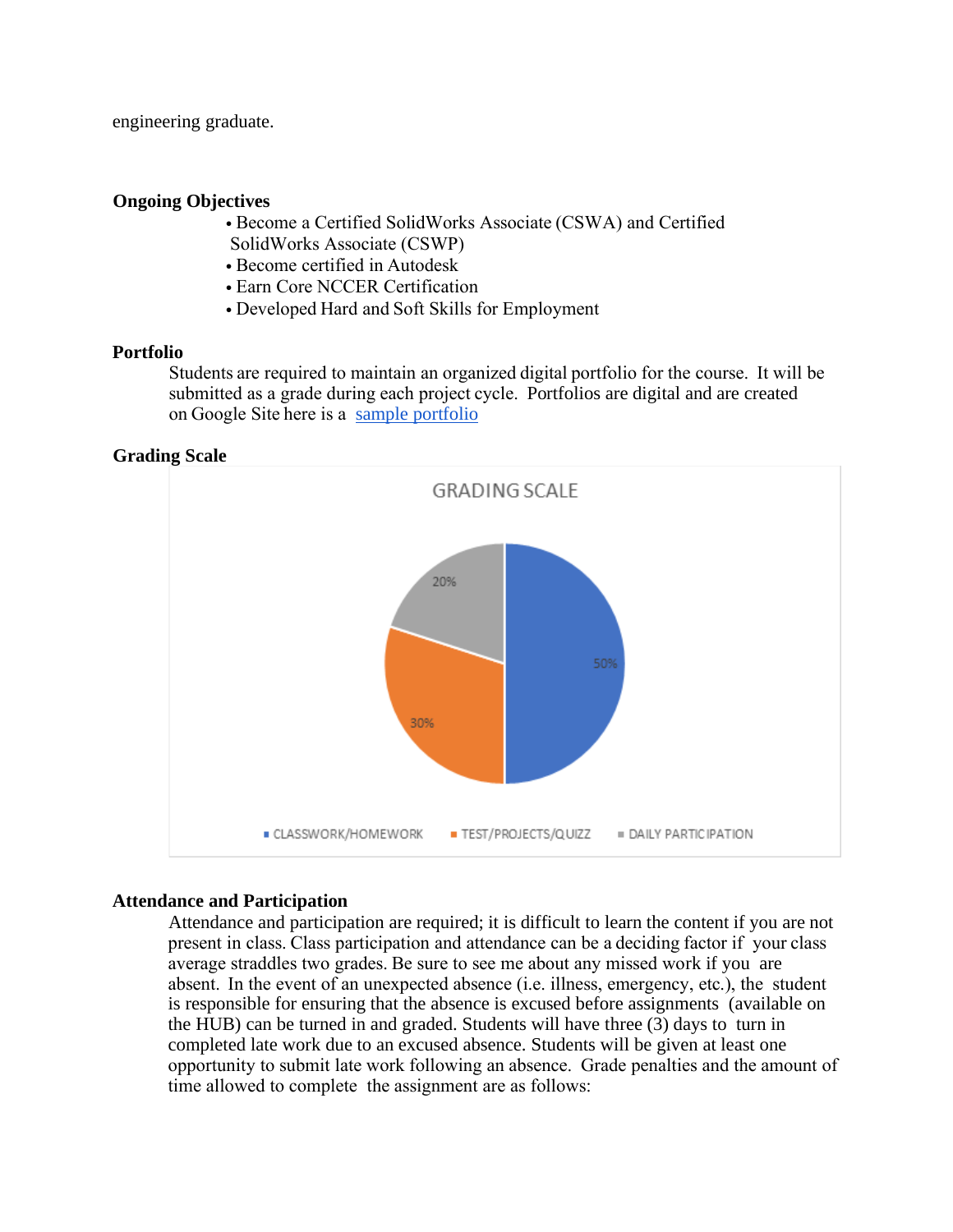## *Late Work related to an absence:*

3 days to turn in the assignment no points deducted full credit eligible for an excused absence 

## *Late Work NOT related to an absence:*

For each day late for an assignment or check point missed on a project 10 points will be deducted from potential points possible until a 50% reduction is met. At the point that 50% credit is lost the student will need to email an explanation to their instructor concerning the assignment and 50% will be scored for the grade.

## **ASSESSMENT RETAKE POLICY**

A student will be permitted to retake any major test.  The retest must occur within five (5) school days of the date the grade was received.  The higher of the two test grades will be recorded.  This does not apply to final exams.  CSWA retakes must wait at least 30 days per SolidWorks policy. 

## **Online Teams Meeting Norms**

Camera on (preferred)  Dressed for class  Microphone muted when not speaking  Raise hand for questions  Participate in chat – on task / on topic  Attentive – Sitting upright 

### **Classroom Norms**

Dressed for class  Follow all school rules Keep volume level appropriate Professional language only Raise hand for questions  Participate in class discussions Stay on task / on topic  Attentive – Sitting upright  Cell phones out of site

# **Daily Required Materials**

1.laptop with charger 2.Laptop wireless or wired mouse (needed for CAD) 2.Writing Utensils 3.Project materials 4.Homework (late work by 11:59 PM) 

## **Course Overview**

(1) The student demonstrates professional standards/employability skills as required by business and Industry.

(2) The student gains knowledge of and demonstrates the skills necessary for success in the workplace.

(3) The student participates in team projects in various roles.

(4) The student develops skills for managing a project.

(5) The student practices safe and proper work habits.

(6) The student applies the concepts of sketching and skills associated with computer-aided drafting and design.

(7) The student uses engineering design methodologies.